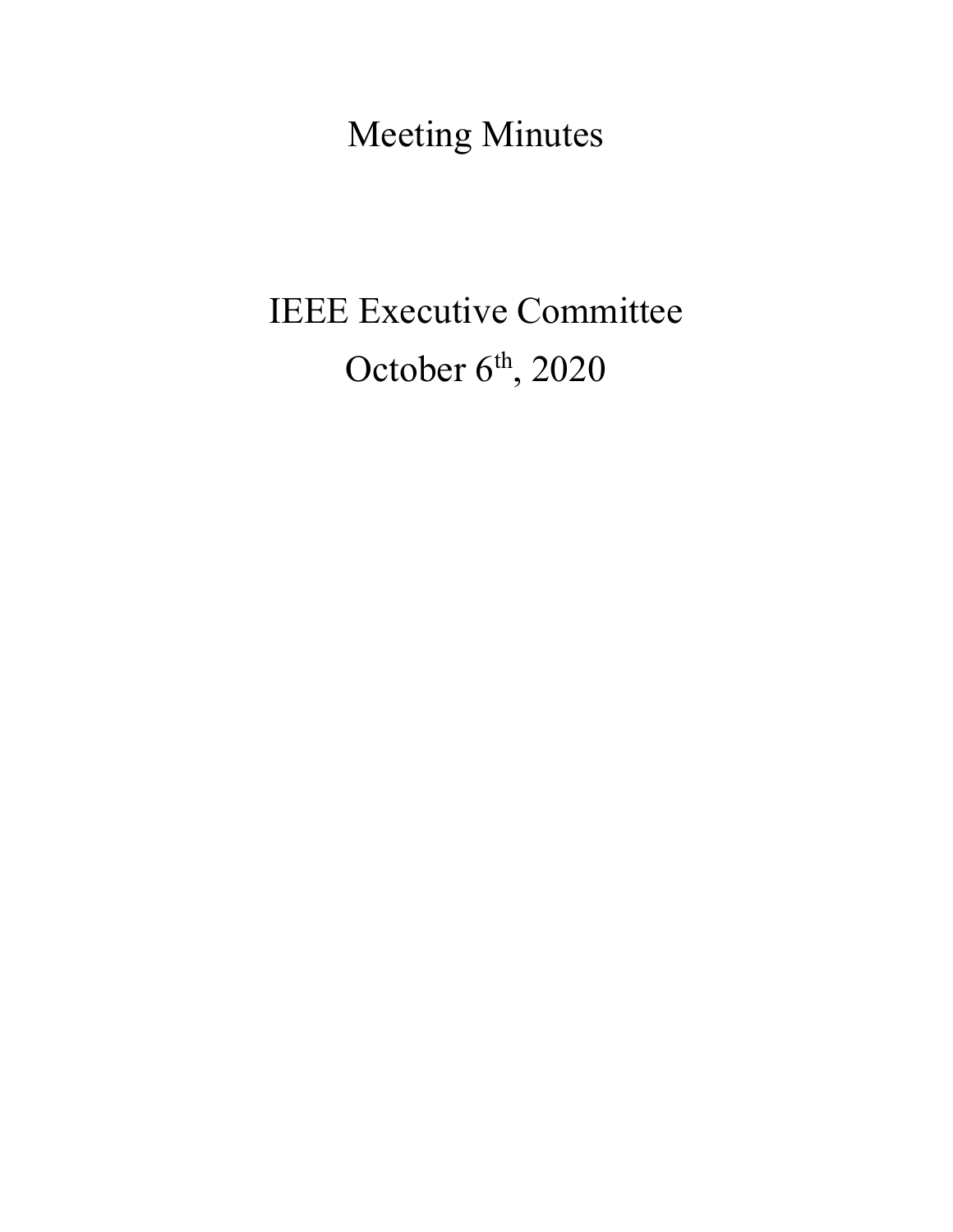

University of Saskatchewan IEEE Student Branch Meeting minutes for Sept 29, 2020 Page 2 of 5

### 1. CALL MEETING TO ORDER

Motion: Leo Second: Nate

# 2. CALL FOR QUORUM

| <b>ABSENT</b> | <b>PRESENT</b>   | <b>POSITION</b>                   | <b>MEMBER</b>                 | <b>SIGNATURES</b> |
|---------------|------------------|-----------------------------------|-------------------------------|-------------------|
|               | $\mathbf{x}$     | Chair*                            | Alexandria Shields<br>(Lexie) |                   |
|               | $\mathbf{x}$     | Vice Chair*                       | Jonathan Tu                   |                   |
|               | $\mathbf{x}$     | Finance Director*                 | Rafeh Khan                    |                   |
|               | X                | Academic Director*                | Devin Ramaswami               |                   |
|               | $\mathbf{x}$     | Social Director*                  | Leo Blocka                    |                   |
| X             |                  | <b>Public Relations Director*</b> | <b>Austin Grismer</b>         |                   |
|               | $\mathbf{x}$     | McNaughton Director*              | Braeden Leisler               |                   |
|               |                  | Illumination Director*            | N/A                           |                   |
|               | $\boldsymbol{x}$ | Community Outreach Director*      | Nate Berzolla                 |                   |
|               | X                | Grad. Banquet Director*           | <b>Riley Stevenson</b>        |                   |
|               |                  | <b>Robotics Coordinator</b>       | N/A                           |                   |
|               |                  | Grad. Student Rep.                | N/A                           |                   |
|               | $\mathbf{x}$     | Second Year Rep.                  | Gedeon Isezerano              |                   |
| X             |                  |                                   | Hasin Raihan                  |                   |
|               | $\boldsymbol{x}$ | Third Year Rep.                   | Alex Bechtold                 |                   |
| X             |                  | Fourth Year Rep.                  | Dayne Gawley                  |                   |
|               | X                |                                   | Dayton Haubrich               |                   |

\* Indicates Officer positions entitled to vote and compose the "Executive Committee".

Executive Meetings are only to be attended by Executive members, the Class Representative Committee and any non-Executive individual(s) invited by the Branch Chair for official purposes (Constitution Article 9, Section 2).

Quorum for any Executive meeting is two-thirds of the Executive. No motions can be passed without quorum. With quorum, all motions may be passed by simple majority vote (Constitution Article 9, Section 4).

# 3. Accept meeting minutes from last meeting

Motion: Riley Result: Pass Against: 0 Abstain:0 For: 7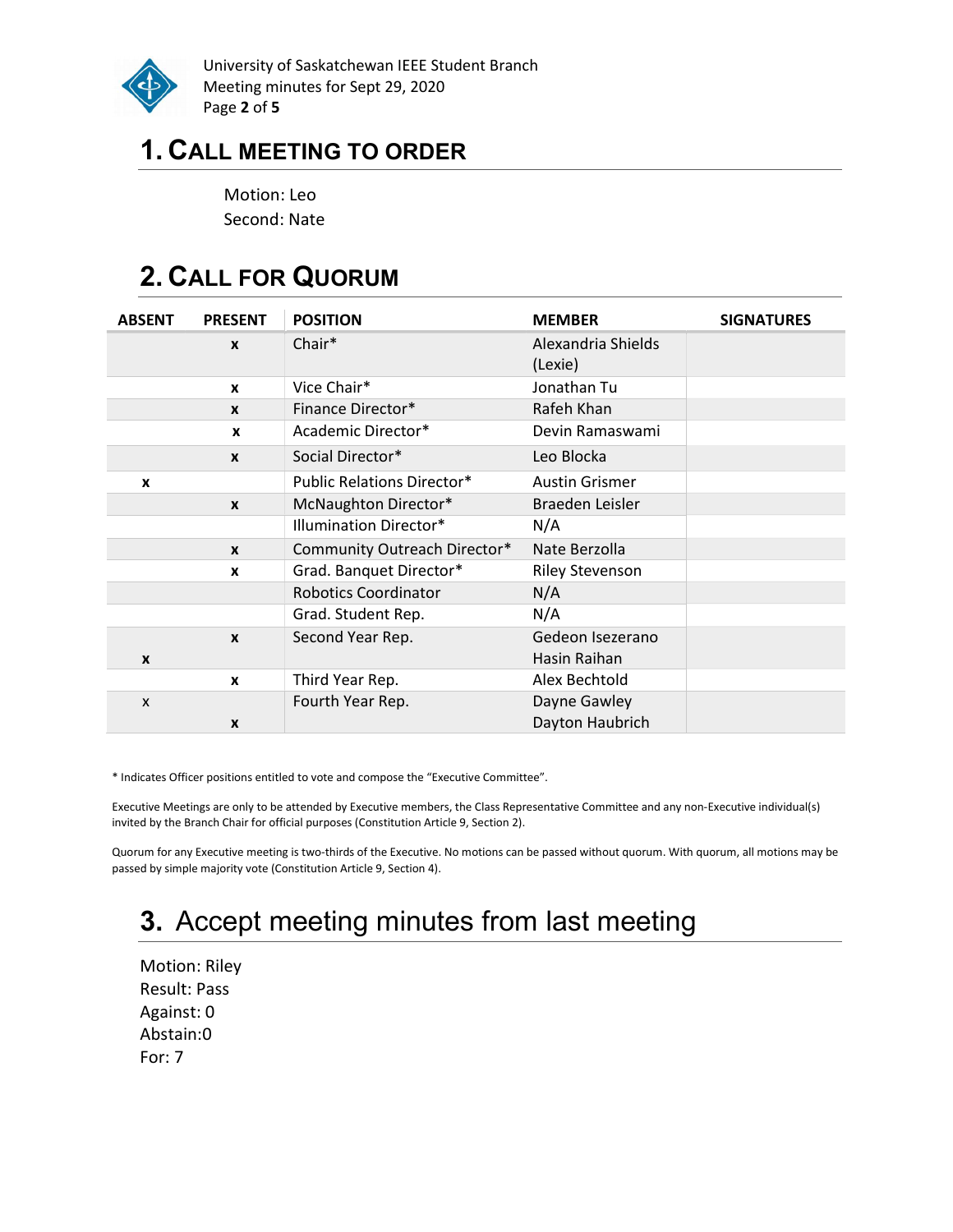

# 4. NEW BUSINESS

4.1. Executive Items

#### **Chair**

- New member
	- $\circ$  Gedeon 2<sup>nd</sup> year rep
- **NSS meeting** 
	- o Cancelling the show and tell for IEEE day
- **Possible in person meeting for IEEE exec (social distancing)**
- **Exeryone who needs funding should apply for ICF IEEE funding** 
	- o Capstone projects are usually not funded

#### Vice Chair

I still need pictures for IEEE exec on the website

#### Financial Director

- E-Transfers set up
- **Paramer Drafted preliminary budget**
- **IF In contact with someone who did the MESA clothing sale**

#### Academic Director

 Will be having tutorials for these classes if everything can be put together o CME331, EE216, CME334, EE321 (in addition to EE265, EE221)

#### Social Director

- Friday October 30<sup>th</sup> will probably be the date for game night
- **Will try to get a Java Minecraft server up for this week**
- **Looking at get funding for the games we would like to paly at game nights**
- **Advertising** 
	- o Will be open to all disciplines
	- $\circ$  Among us (game night on Oct 30<sup>th</sup>)
	- o Minecraft (hopefully by end of the week)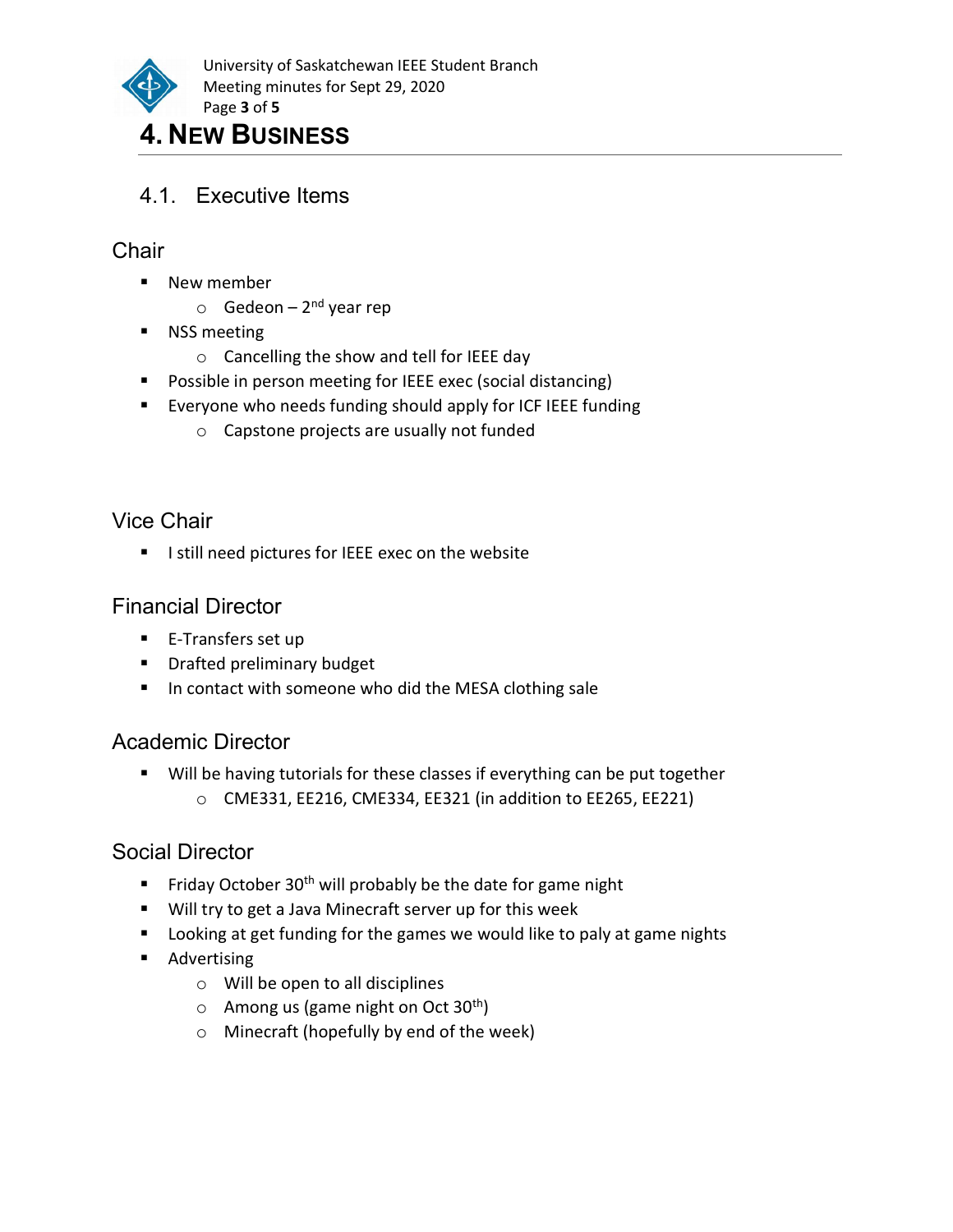

University of Saskatchewan IEEE Student Branch Meeting minutes for Sept 29, 2020 Page 4 of 5

#### Public Relations Director

Hopefully will be in contact with SESS

#### McNaughton Director

■ Nothing to report

#### Illumination Director

■ Not Present

#### Community Outreach Director

■ Could book an event at a bowling alley (social distancing)

#### Graduation Banquet Director

- **Talked to Dayne** 
	- o Finishing up USESF funding
		- **E** Checking for how funding works for banquets and grad
- **Will look to applying to ICF IEEE funding**

# SPECIAL COMMITTEE ITEMS

#### Robotics Coordinator

Not Present.

# STUDENT REPRESENTATIVE COMMITTEE ITEMS

#### Graduate Student Representative

■ Nothing to Report.

#### Second Year Representative

■ Nothing to report

#### Third Year Representative

■ Nothing to Report.